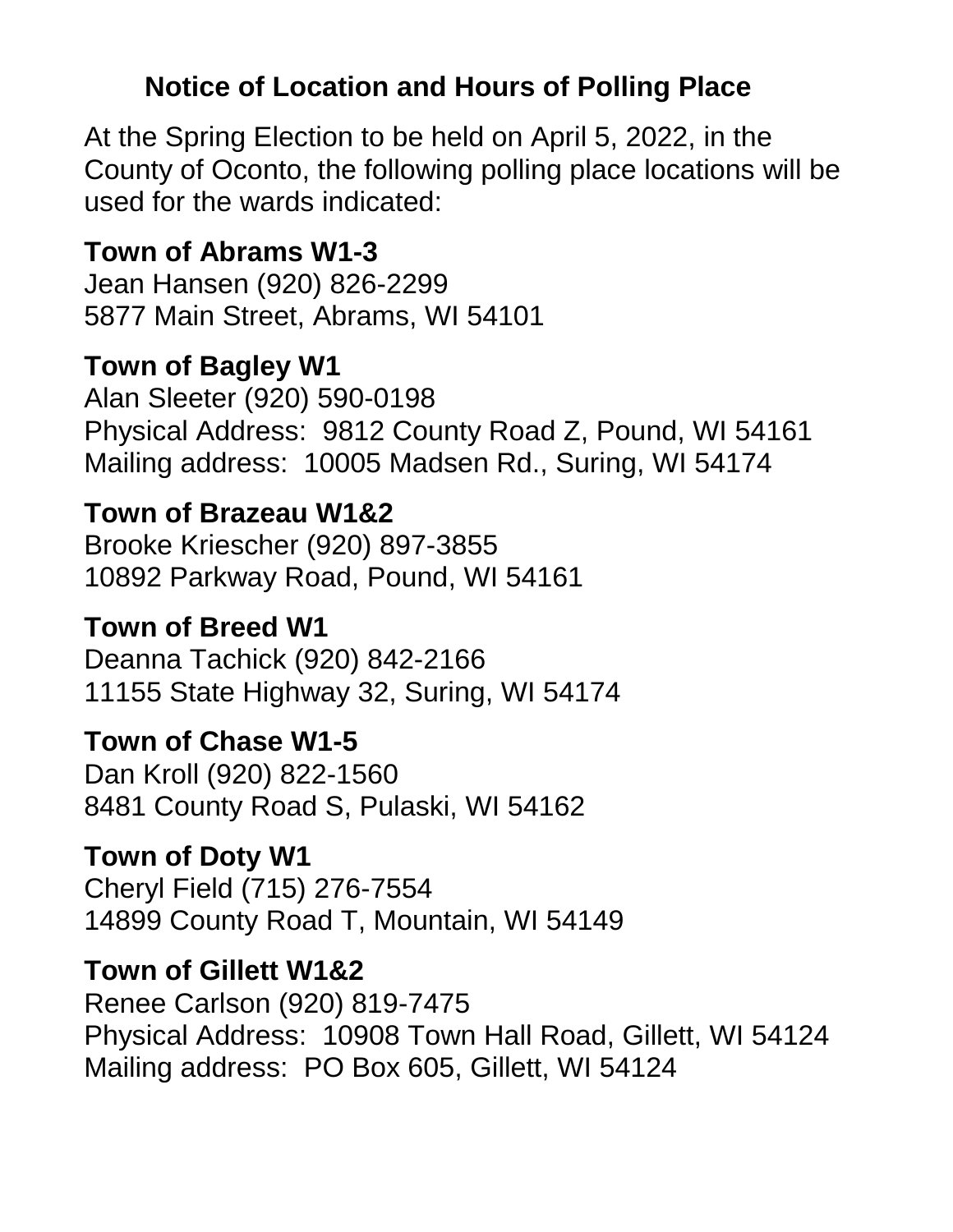#### **Town of How W1**

Mary Woods (920) 842-4584 Physical Address: 12896 State Highway 32, Suring, WI 54174 Mailing address: 12875 Birch Lane, Suring, WI 54174

#### **Town of Lakewood W1**

Denise A. Jackett (715) 276-3579 Physical Address: 17181 Twin Pines Road, Lakewood, WI 54138 Mailing address: PO Box 40, Lakewood, WI 54138

#### **Town of Lena W1**

Dawn VanArk (715) 281-4672 Physical Address: 6087 Goatsville Road, Lena, WI 54139 Mailing address: 8489 Sunshine Road, Lena, WI 54139

### **Town of Little River W1&2**

Amy Peterson (920) 373-7095 3627 County Road A, Oconto, WI 54153

#### **Town of Little Suamico W1-9**

Lisa Glinski (920) 826-7655 5964A County Road S, Sobieski, WI 54171

# **Town of Maple Valley W1**

Cindy Tousey (920) 598-0601 Physical Address: 9088 County Road Z, Suring, WI 54174 Mailing address: PO Box 384, Suring, WI 54174

#### **Town of Morgan W1&2**

Julie Belongia (920) 846-0699 3276 County Road C, Oconto Falls, WI 54154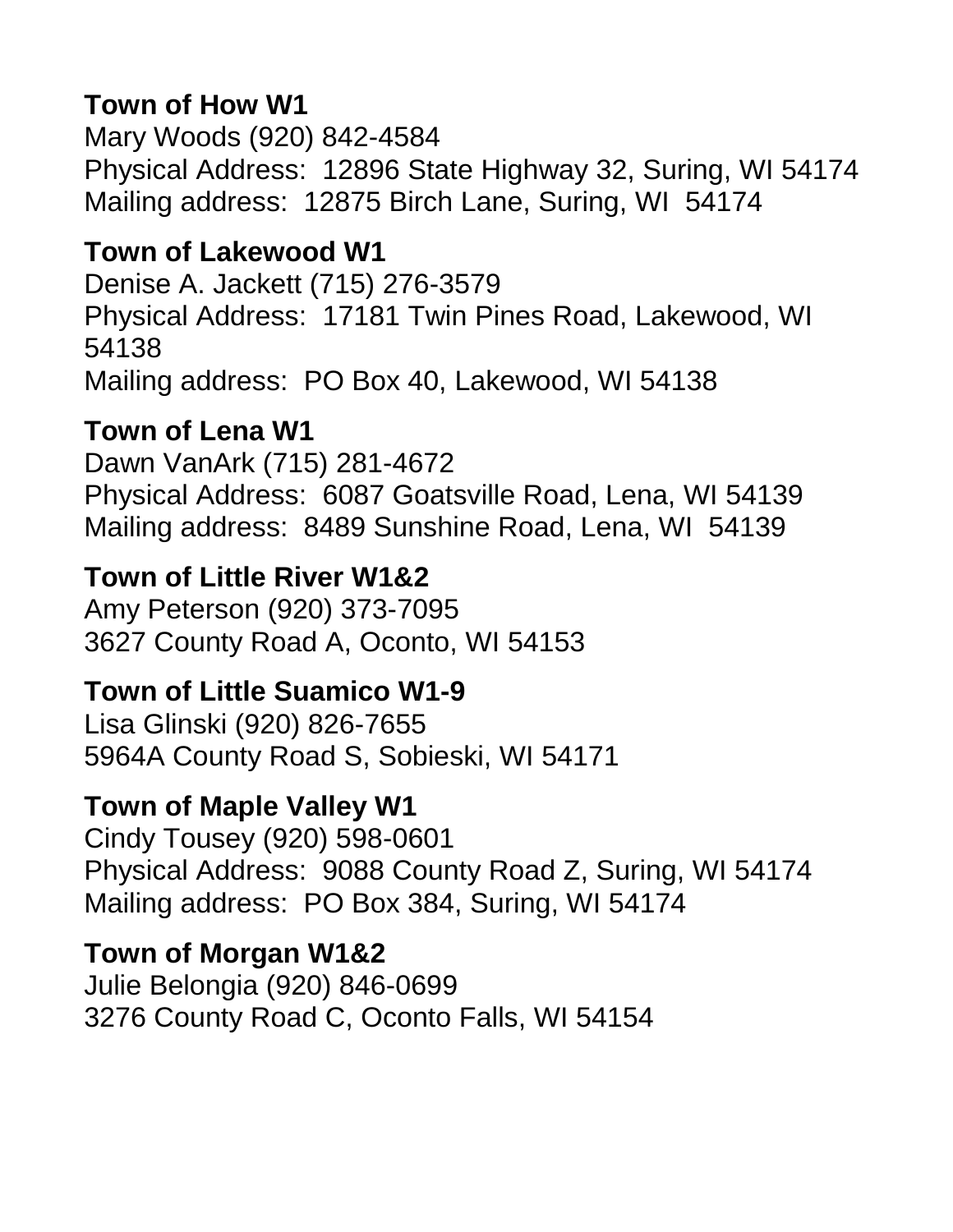# **Town of Mountain W1**

Lynn Kauzlaric (715) 276-6474 Physical Address: Bill Lazansky Community Center 13412 State Highway 32/64 Mountain, WI 54149 Mailing address: 13503 Weller Road, Mountain, WI 54149

# **Town of Oconto W1&2**

Lori Scanlan (920) 834-4351 Physical Address: 6120 Cream City Road, Oconto, WI 54153 Mailing address: 3649 State Highway 22, Oconto, WI 54153

### **Town of Oconto Falls W1&2**

Susan Mogged (920) 373-6663 Physical Address: 8680 State Highway 22, Oconto Falls, WI 54154 Mailing Address: 5076 Golden Corners Road, Oconto Falls, WI 54154

#### **Town of Pensaukee W1&2**

Jody Liegeois (920) 826-2010 4684 Brookside Road, Abrams, WI 54101

# **Town of Riverview W1&2**

Beth Hartman (715) 276-6914 Physical Address: 15471 State Hwy 32, Mountain, WI 54149 Mailing address:PO Box 220, Mountain, WI 54149

# **Town of Spruce W1**

Lisa Peitersen (920) 829-5111 Physical Address: 9097 County Road B, Oconto Falls, WI 54154 Mailing address:PO Box 52, Oconto Falls, WI 54154

# **Town of Stiles W1&2**

Jill Babino (920) 604-2765 Physical Address: 5718 Watercrest Road, Lena, WI 54139 Mailing Address: 5574 LeMere Road, Lena, WI 54139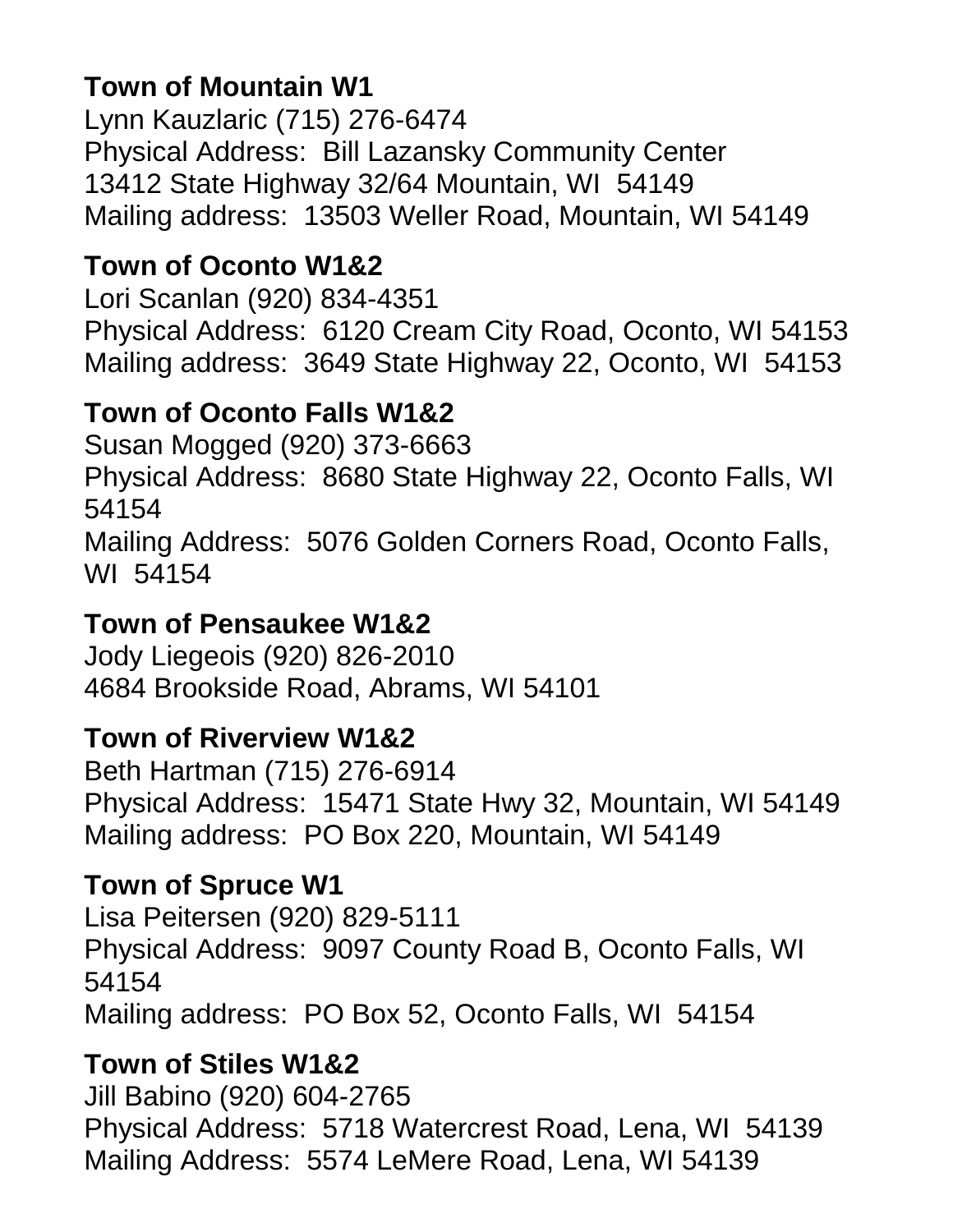### **Town of Townsend W1&2**

Linda Ziegler (715) 276-6856 Physical Address: 16564 Elm Street, Townsend, WI 54175 Mailing Address: PO Box 227, Townsend, WI 54175

## **Town of Underhill W1**

Tracy Winkler (920) 855-2942 5597 Cardinal Road, Gillett, WI 54124

**Village of Lena W1** Jody Marquardt (920) 829-5226 117 E. Main Street, Lena, WI 54139

### **Village of Suring W1**

Kim Gruetzmacher (920) 842-2333 604 E. Main Street, Suring, WI 54174

### **City of Gillett W1-3**

Chelsea Anderson (920) 855-2255 150 N. McKenzie Avenue, Gillett, WI 54124

#### **City of Oconto W1-7**

Brittney Bickel (920) 834-7711 1210 Main Street, Oconto, WI 54153

#### **City of Oconto Falls W1-5**

Nancy Brye (920) 846-4505 x106 500 N. Chestnut Ave, Oconto Falls, WI 54154

#### **All polling places will open at 7:00 A.M. and will close at 8:00 P.M.**

**All polling places are accessible to elderly and voters with disabilities\*.**

If you have any questions concerning your polling place, contact the municipal clerk.

# **Notice of Meeting of the Local and Municipal Board of**